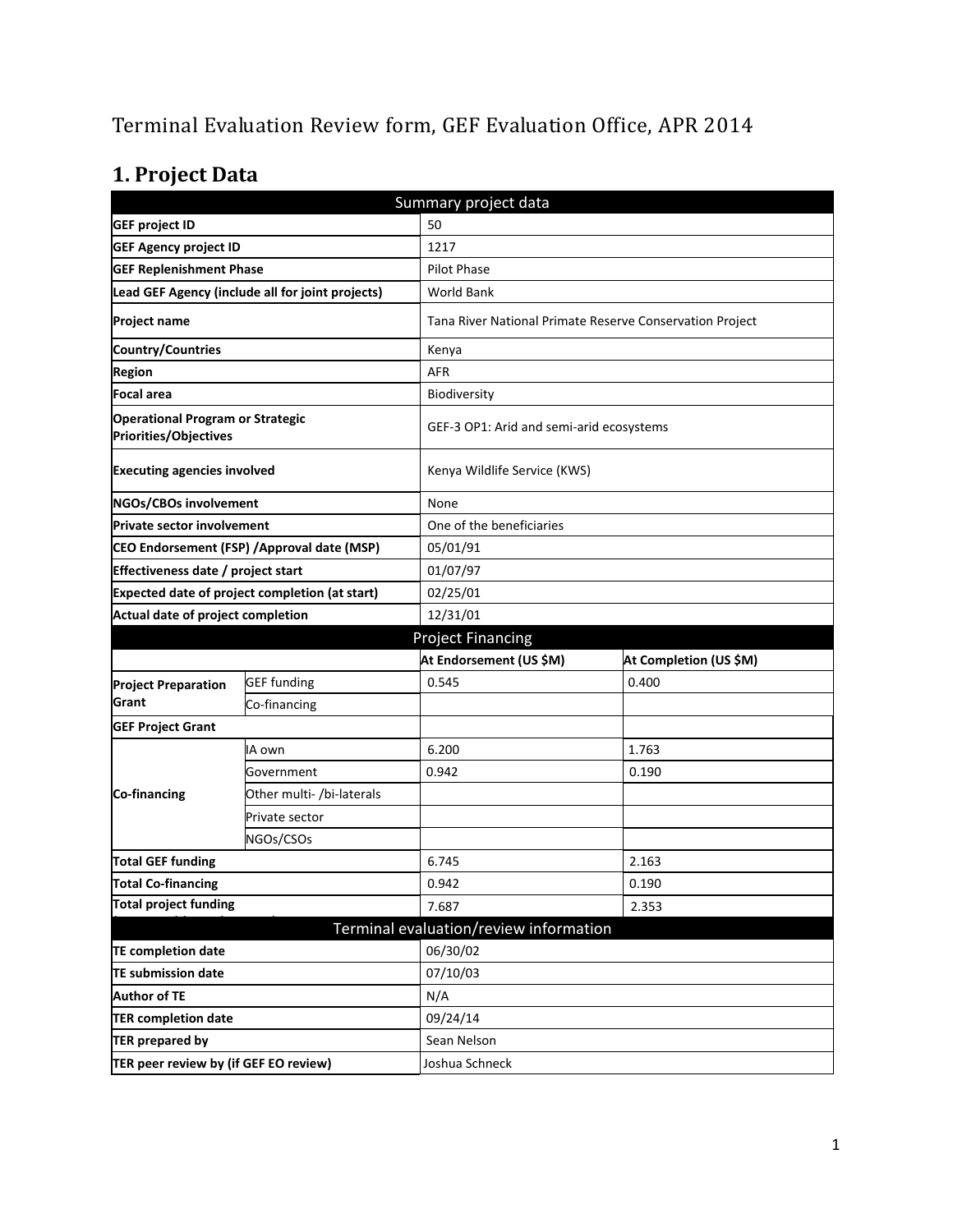# **2. Summary of Project Ratings**

| <b>Criteria</b>                           | <b>Final PIR</b> | <b>IA Terminal</b><br><b>Evaluation</b> | <b>IA Evaluation</b><br><b>Office Review</b> | <b>GEF EO Review</b> |
|-------------------------------------------|------------------|-----------------------------------------|----------------------------------------------|----------------------|
| <b>Project Outcomes</b>                   | N/R              | U                                       | U                                            | MU                   |
| <b>Sustainability of Outcomes</b>         | N/R              | U                                       | U                                            | U                    |
| <b>M&amp;E Design</b>                     | N/R              | N/R                                     | N/R                                          | MU                   |
| <b>M&amp;E</b> Implementation             | N/R              | N/R                                     | N/R                                          | MS                   |
| <b>Quality of Implementation</b>          | N/R              | U                                       | U                                            | U                    |
| <b>Quality of Execution</b>               | N/R              | U                                       | U                                            | U                    |
| Quality of the Terminal Evaluation Report |                  |                                         | S                                            | S                    |

# **3. Project Objectives**

### 3.1 Global Environmental Objectives of the project:

According to the Project Document (PD), the project's GEO was to strengthen biodiversity protection at the Tana River Primate Natural Reserve (TRPNR) in Kenya. Following widespread local deforestation in the 1960's, the Reserve had been set up as a County Council Game Reserve in 1976. As of the PD's writing, the majority of the remaining habitats for the Tana River Red Colobus (Colobus badius rufomitratus) and the Tana River Crested Mangabey (Cercocebus galeritus galeritus) were in the Reserve. Both of these primates were endangered. The Reserve also includes habitats for at least 5 additional primate species, 262 bird species and 57 other mammalian species.

### 3.2 Development Objectives of the project:

As stated in the Project Document, the Development Objectives of the project were to increase the management capacity of the Kenya Wildlife Service's (KWS), which is charged with protection of biodiversity at the Reserve. In addition, the project sought to engage the local community in protecting the Reserve's biodiversity as these communities relied on the Reserve for its resources. The project would also support research to determine threats to local biodiversity, while also putting forward solutions "including improved management, ecological restoration and rehabilitation, community awareness-building, benefit-sharing and development, etc." (PD, p. 3). An ecological monitoring component would also allow for flexible reserve management to adapt to new information.

The outputs for the 3 main project components are as follows:

- 1) Research and Monitoring Component: To better understand the local ecosystem and the threats to its ecological balance, the project would support research in 5 main areas:
	- 1. Primate population, genetic and habitat monitoring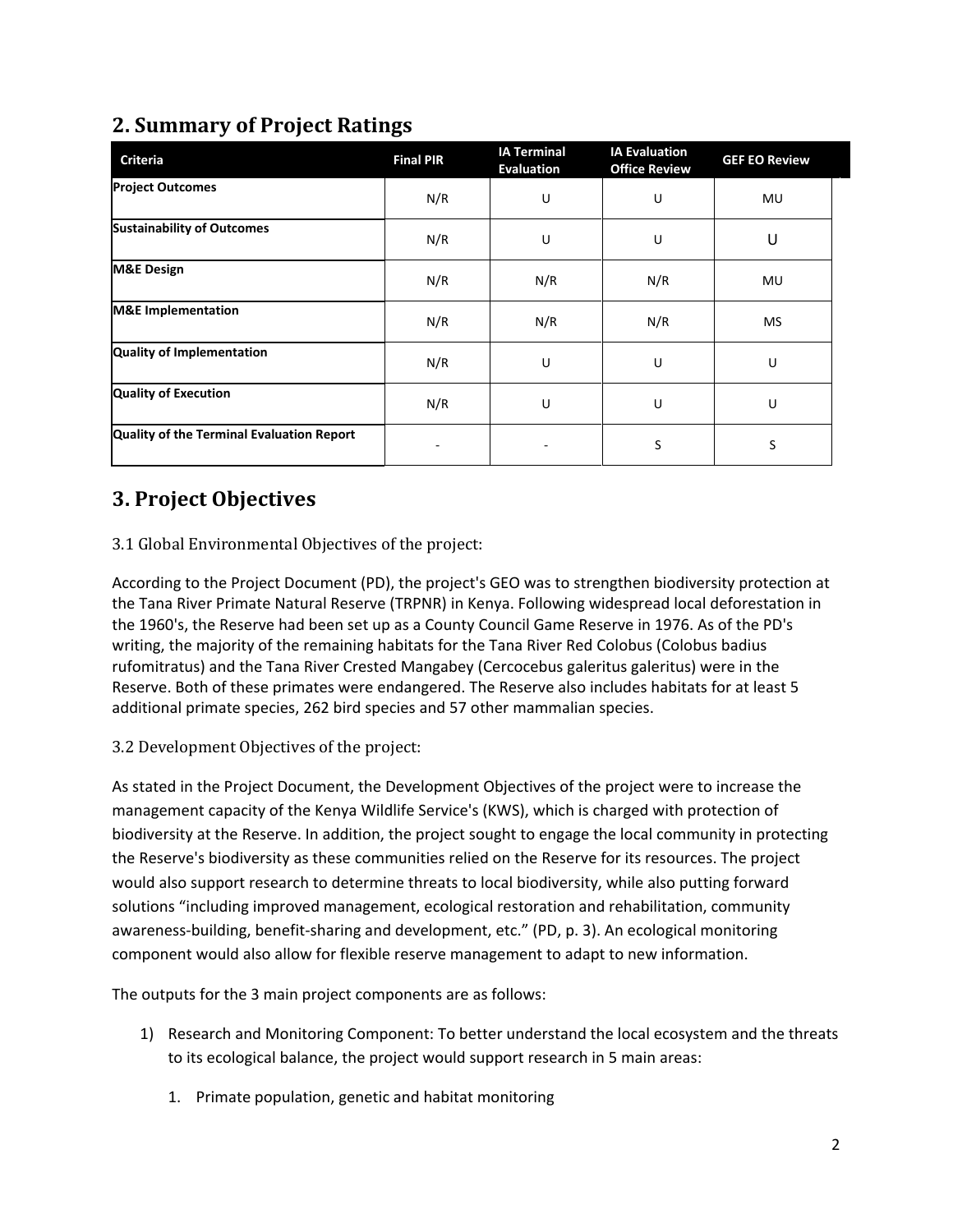- 2. Creating baseline surveys for local flora and fauna populations, along with subsequent monitoring
- 3. Tana River hydrological system studies and monitoring, including studying its effects on the local ecosystem
- 4. Local community forest resource use to promote sustainable resource use practices
- 5. Prospects for "community-based conservation of remaining forest patches outside the Reserve boundaries" (PD, p. 4)
- 2) Reserve Management Component: This component will be devoted to creating a KWS adaptive management system
	- 1. Funding during the first 2 years will be devoted to developing the Adaptive Management Plan (AMP) based on the Research and Monitoring components findings, improving Reserve security and (possibly with remaining funds)
- 3) Community Conservation and Development Component (CCDC)
	- 1. The Community Conservation Program will support local sustainable forest resource use. This will build on the pre-existing Community Wildlife Program (CWP), which has also received prior GEF support.
	- 2. The pace of implementation will be based on community consultation and outreach

3.3 Were there any **changes** in the Global Environmental Objectives, Development Objectives, or other activities during implementation?

There were no changes to the GEOs or the DOs.

### **4. GEF EO assessment of Outcomes and Sustainability**

Please refer to the GEF Terminal Evaluation Review Guidelines for detail on the criteria for ratings.

Relevance can receive either a Satisfactory or Unsatisfactory rating. For Effectiveness and Cost efficiency, a six point rating scale is used (Highly Satisfactory to Highly Unsatisfactory), or Unable to Assess. Sustainability ratings are assessed on a four-point scale: Likely=no or negligible risk; Moderately Likely=low risk; Moderately Unlikely=substantial risks; Unlikely=high risk. In assessing a Sustainability rating please note if, and to what degree, sustainability of project outcomes is threatened by financial, sociopolitical, institutional/governance, or environmental factors.

Please justify ratings in the space below each box.

| 4.1 Relevance | Rating: Satisfactory |
|---------------|----------------------|
|               |                      |

Project objectives are in-line with those of GEF Operation Program 1: Biodiversity: Arid and semi-arid ecosystems. The Kenyan government had already made protecting local biodiversity at the Reserve a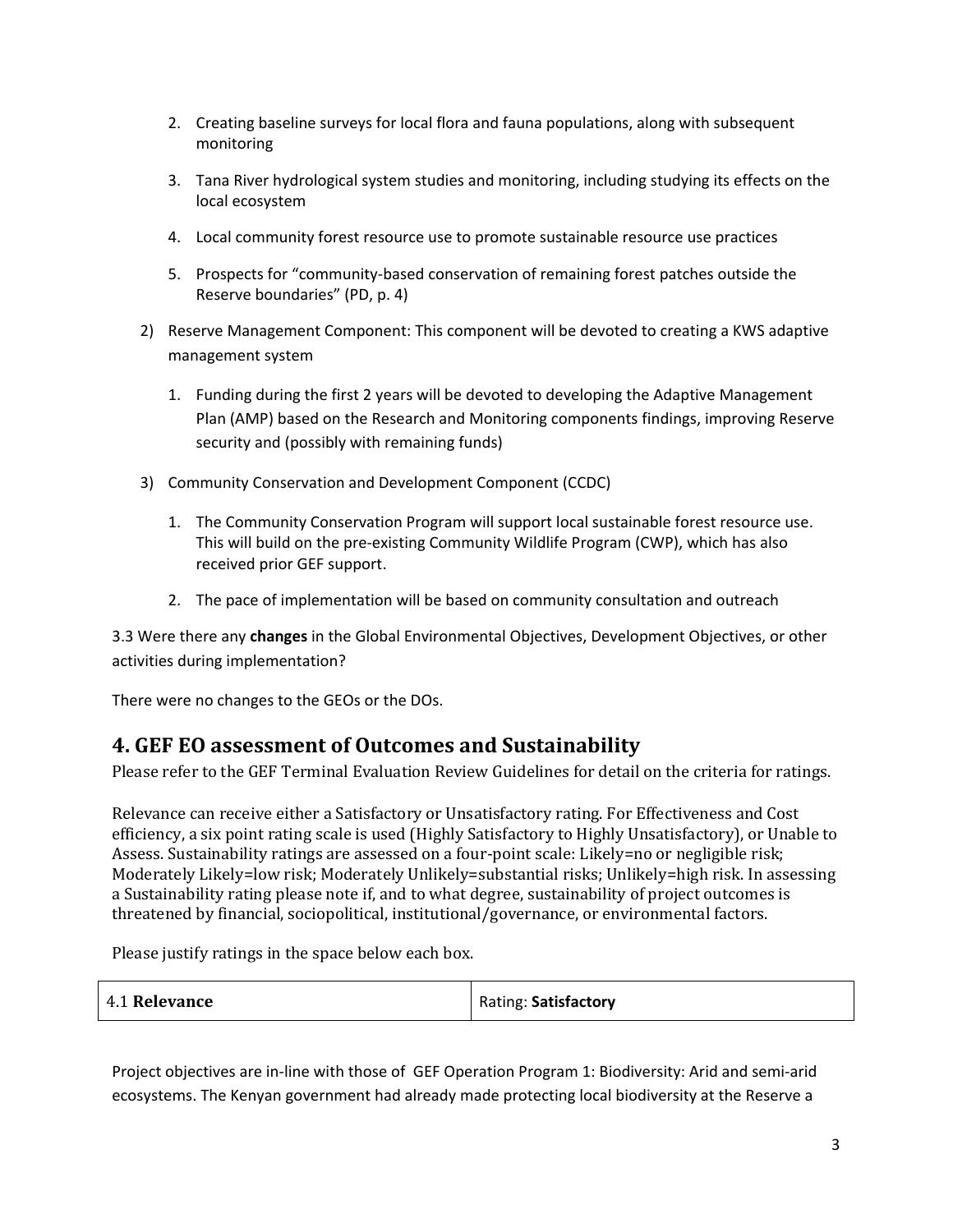priority through its prior GEF project to limit local poaching and deforestation. This lead to the creation of the Joint Management Reserve Committee (JMRC), which aims to limit agricultural practices and wood resources use that threaten forest cover. However, there were also some signs noted in the PD that the project's focus was not highly relevant to the government of Kenya. The government has supported 5 upstream hydroelectric dams whose effect on the Reserve were unknown at the time. In addition, the Reserve was seen as a low prestige post that did not generate revenue for the KWS, unlike other reserves.

| <b>4.2 Effectiveness</b> | Rating: Moderately Unsatisfactory |
|--------------------------|-----------------------------------|
|                          |                                   |

Note: Since the Research and Monitoring Component and the Reserve Management Component have received "Moderately Satisfactory" ratings here, this document gives the project's effectiveness a "Moderately Unsatisfactory" rating instead of an "Unsatisfactory" rating like in the TE.

### **Summary:**

While the populations of the 2 endangered primate species have stabilized, their habitats have continued to shrink within the Reserve. The total habitat range had shrunk by 5 percent since the project's start. The rate of habitat loss may have slowed during the project time frame, especially on Reserve lands, but this is not statistically clear as of the TE's writing. The red colobus became more vulnerable since the project started. Unsustainable human activities have actually increased since the project's start. While both the primate population and their habitats within the reserve remain viable, their survival was not significantly helped by the project.

The project reached some of its goals in the Research and Monitoring Component and the Reserve Management Component, including creating the Adaptive Management Plan (AMP). However, AMP was created under the assumption that voluntary relocation would take place. This was the most popular part of the Community Conservation and Development Component (CCDC) with local communities, but voluntary relocation was eventually canceled. Voluntary relocation was necessary for achieving project environmental goals in order to allow for reforestation. Since the 3 project components were interlocked, shortcomings in one component helped to undermine other components, helping to lead to an unsuccessful project overall. The project was canceled after 4-and-a-half years of implementation.

The TE sums up the project's effects as "the primary stakeholders (residents of the project zone) will be no better and more likely worse off than when they began to interact and participate in the project. The principal project objective of increased sustainability or ecological viability of a globally significant biological community will have failed and the vulnerability of the natural community to extirpation will have measurably increased" (TE, p. 49).

#### 1) Research and Monitoring Component:): **Moderately Satisfactory**

The research component was contracted out to the National Museums of Kenya (NMK). Nearly all of the studies mentioned in the PD were carried out (10 of 13), but the hydrological study and the forest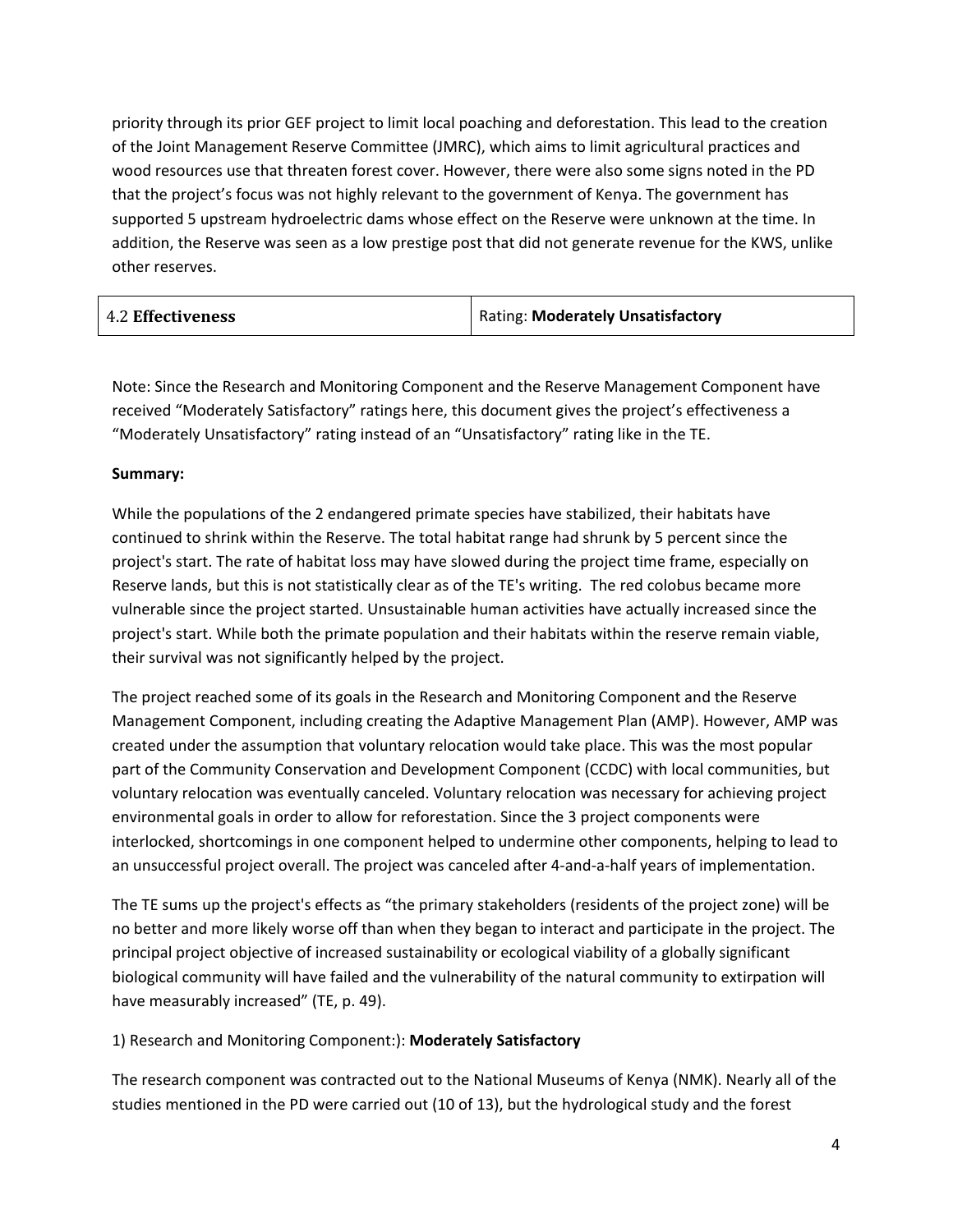regeneration study were not carried out. Without a better understanding of the local hydrological system, appropriate and effective forest regeneration measures cannot be taken. Forest regeneration will likely be necessary to ensure that the two endangered primates covered by this project do not go extinct.

In addition, there are issues regarding the studies that were completed. The land use and land cover studies are in conflict and not fully complete. Both the World Bank and KWS were dissatisfied with the original Department of Remote Sensing and Resource Surveys (DRSRS) study, so they hired a private sector company to conduct an additional land use study. However, the company had not yet completed this study as of the TE's writing. As a result, "the rates and causes of changes in forest cover and habitat quality, both inside and outside of the reserve, are still not well understood" (TE, p. 5).

The studies on the primate populations are contradictory over the 2 species' level of vulnerability. Additionally, the project lacks the necessary data on human forest resource use that are needed to set sustainable resource use limits. The Reserve Management Component and the Research and Monitoring Component were linked, yet there was weak coordination between the teams. Much needed baseline data was missing. Considering that among the main reasons this project component was created was to collect baseline data and to support the creation of the Adaptive Management Plan, this component fell short of its goals.

#### 2) Reserve Management Component. **Moderately Satisfactory**

The project helped to increase local Reserve security. This helped to improve relations with the local community. However, since residents now had less fear of kidnapping and robbery, they were able to use forest resources with greater ease. This appears to have increased the total level of forest degradation. The project also added and upgraded Reserve infrastructure.

The AMP was crafted based on project research and in collaboration with several local organizations: the NMK, the DRSRS and the Institute of Primate Research (IPR). The TE claims that the AMP provides a reasonably effective framework for future action. However, AMP also depended on assumptions that were no longer valid as of the TE's writing. In particular, AMP depended on going through with a resettlement plan. Originally families living off of 60 percent of the Reserve's farmland were expected to move. However, the program was likely going to be canceled at the time of the TE because of a lack of funding. As a result, less land would be available for reforestation.

#### 3) Community Conservation and Development Component (CCDC): **Unsatisfactory**

The CCDC had planned 2 goodwill projects, but only 1 was implemented, which was building a school administrative building. As a result, goodwill towards the project remained low. This low level of goodwill among local communities was also linked to high levels of resentment against the Reserve. In addition, the 2 community-based endowment funds that had been planned were never implemented. These were supposed to be an educational scholarship and a micro-enterprise fund.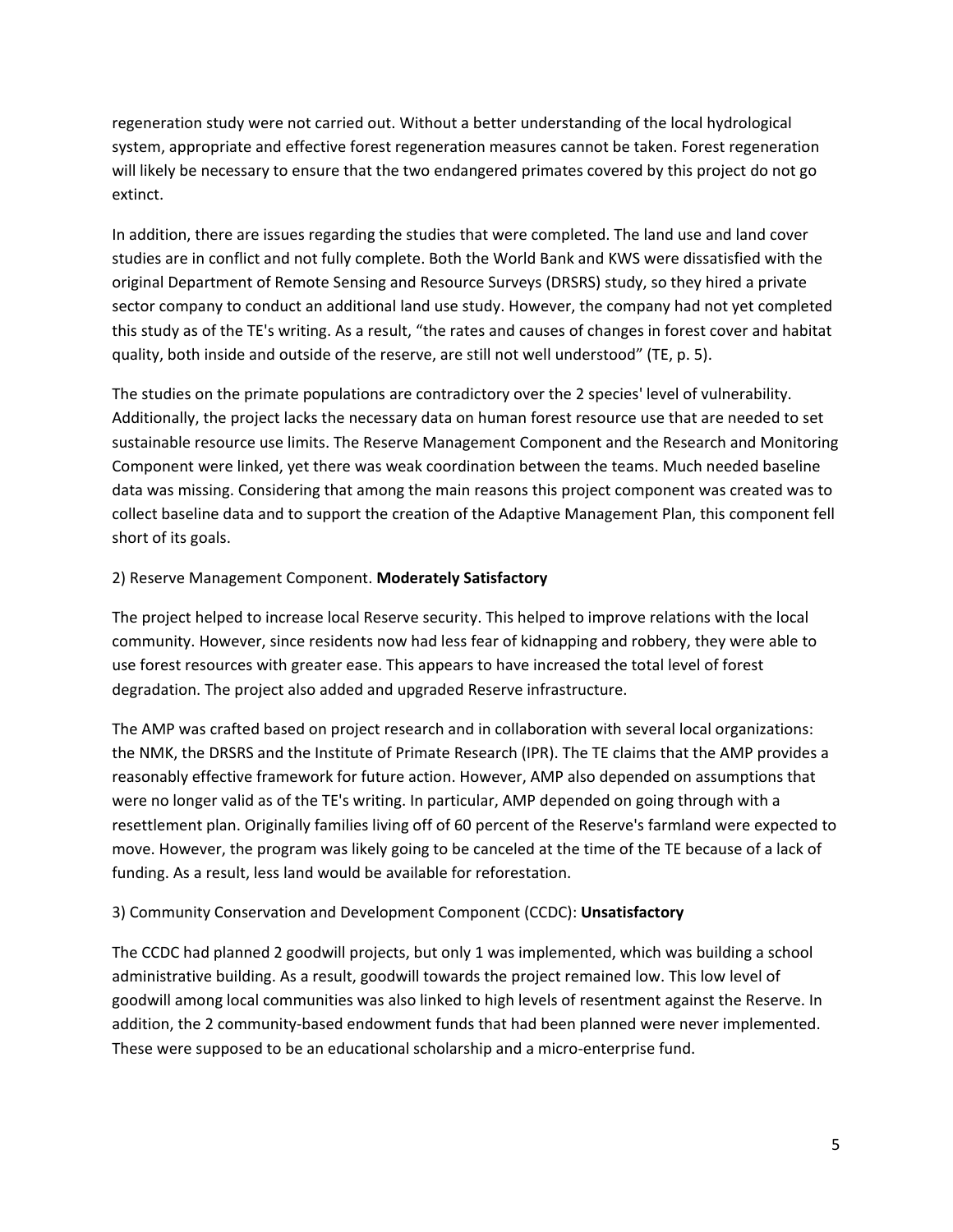Community Action Plans (CAPs) were also never carried out. These were to be based on Participatory Rural Appraisals (PRAs), but the PRAs were started late in 1999 and only included 5 out of the 9 villages near the Reserve. The only village within the Reserve, Baomo, did not participate. After the Mid-Term Review, the project shifted from the CAPs towards voluntary relocation because 1) the CAPs were not making headway and 2) the project needed to reduce population pressure on the Reserve. Some local residents also sought relocation because they were unable to gain land titles to their lands within the Reserve, but would be able to do so if they relocated.

In December 1999, the World Bank and the KWS decided that all CCDC efforts would focus on the voluntary relocation program. However, the voluntary relocation plan also has run into delays and has not been fully implemented. Resettlement had to be delayed in mid-2001 while the project team had to wait to see if the project would be extended and how funding would be allocated. These measures were not approved. Instead, the project received a six month extension until the end of 2001, during which the CCDC only received funding for the administrative costs for creating letters of allotment (LOAs) for 247 interested families. It was hoped that these would eventually lead to actual land titles. However, these developments also meant that the project did not meet its support goals for ensuring a large-scale voluntary out-migration from the Reserve as of the TE's writing. It is unclear if the associated construction at the Witu II resettlement site (family homes, etc.) ever actually broke ground. According to the TE, "there was widespread agreement that, for any transfer to Witu It to proceed humanely and successfully, some additional investment is required" (TE, p. 8). The resettlement program was eventually canceled. This in turn has only increased local resentment against the project and the Reserve.

| 4.3 Efficiency | Rating: Moderately Unsatisfactory |
|----------------|-----------------------------------|
|                |                                   |

The project experienced multiple delays that affected project performance, as well as management problems. The project thus did not use its time and manpower efficiently. While the project was well under budget, this reflects the fact that multiple project initiatives were canceled to focus on the voluntary resettlement program.

**Delays:** The Research and Monitoring component was delayed due to the extended amount of time it took to finalize an agreement with NMK, as well as a slow accounting process. In addition, KWS also took longer than expected to purchase support equipment. Flooding in 1997-1998 also delayed progress.

The CCDC also experienced long delays before it was started. This was due to a number of factors: "the late recruitment of all key staff, inaccessibility of some areas, following the El Nino floods, and hostility among some communities" (TE, p. 7). The PRAs to support the CAPs were also delayed until late 1999. The voluntary relocation program fell behind schedule and was eventually canceled.

The project also experienced delays in hiring key staff. A senior warden was only hired in August 1998, which was roughly a year after the Project Coordinator and the Senior Research Scientist were hired. There were also delays in hiring key community outreach staff. The Agroforester was never hired.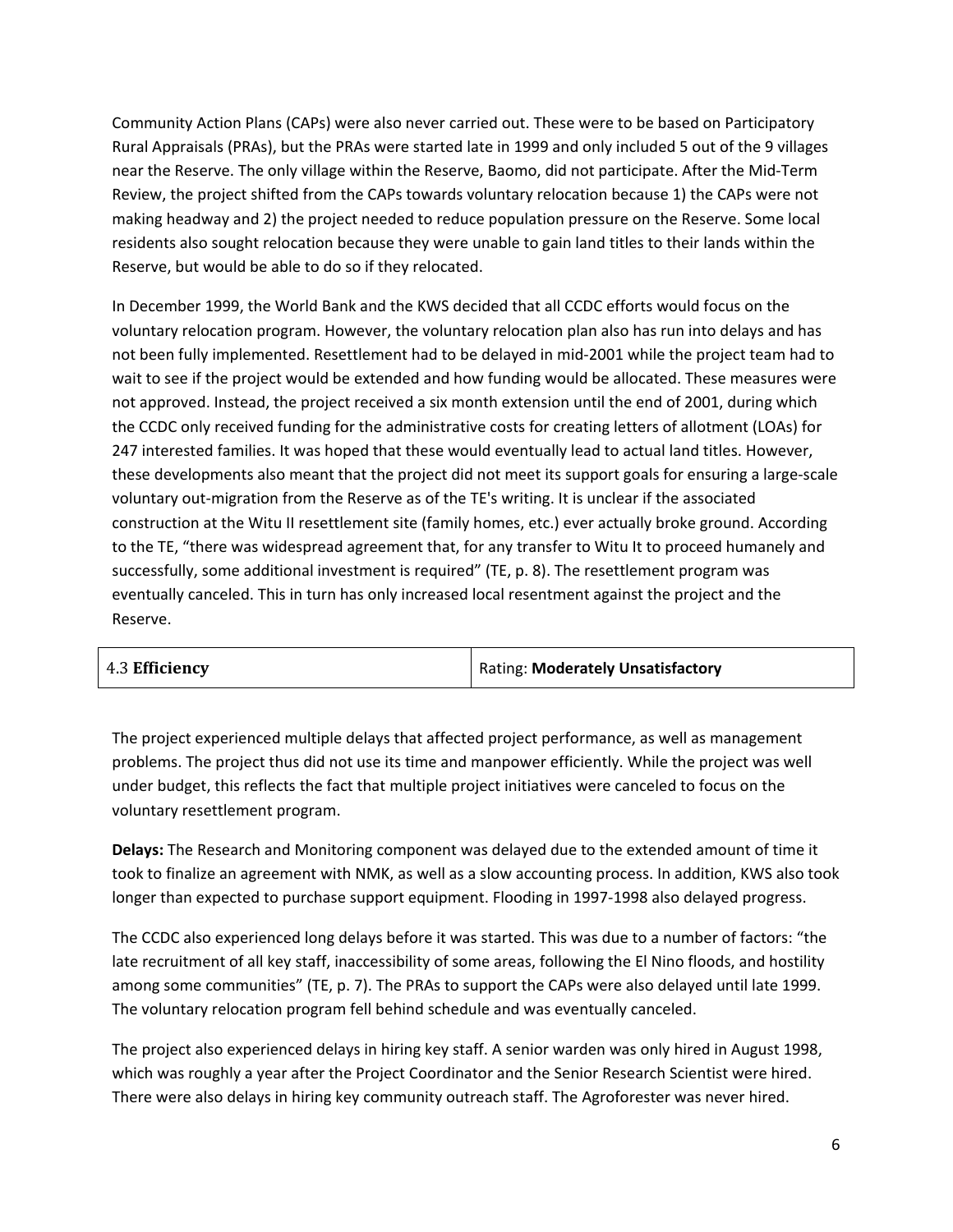**Management Problems:** The project saw a high rate of turnover, including seeing "three PCs, two field activities' coordinators, two forestry officers, three accountants and, at the highest level, five DDRPs and four Directors of KWS" throughout the life of the project (TE, p. 9). The dual reporting lines to both the Project Coordinator and the KWS also created delays and confusion. Resentment between the project team and the KWS also led to coordination and decision-making problems.

| 4.4 Sustainability | Rating: Unlikely |
|--------------------|------------------|
|--------------------|------------------|

**Summary:** The project was terminated early. It also faced a lack of ongoing financial and KWS personnel support. The AMP was too out of date to be implemented, and there was no funding to update it. Local opposition to the Reserve and the project remained high and may have gotten worse.

Risks to the sustainability of project outcomes is further assessed along the following 4 risk dimensions:

### Environmental: **Unable to Assess**

The TE does not address environmental risks to sustainability, including whether or not El Nino-related flooding would continue to be a problem.

### Financial: **Unlikely**

The project had not secured funding for future activities. As of the TE's writing, the transfer of equipment to KWS for ongoing activities on the Reserve were in a state of limbo. Even if this transfer went through, KWS was likely to have to cut its budget, which would create further risks to project sustainability. The micro-enterprise fund which was supposed to finance ongoing community development was never created.

### Institutional: **Moderately Unlikely**

The project did increase KWS institutional capacity. However, the AMP no longer was relevant to the current situation, and it was not clear if the KWS had the resources to update it. Most KWS personnel had left the project and the project area, thus leaving it unclear who was actually supposed to execute the project's transitional phase and exit strategy. KWS was also under pressure to cut its budget.

### Sociopolitical: **Unlikely**

The KWS had attempted to create positive relationships with local NGOs, but in the end most relevant NGOs remained hostile to the project and local KWS activities. Canceling the resettlement project killed what little local goodwill remained towards the project and the Reserve. The KWS also faced a court case regarding the Reserve (and possibly concerning the project), but the TE is not clear about the details. The TE also notes that cancellation of the resettlement program after some families had already made plans to relocate had the potential to create problems as these families tried to reclaim their old land located within the Reserve.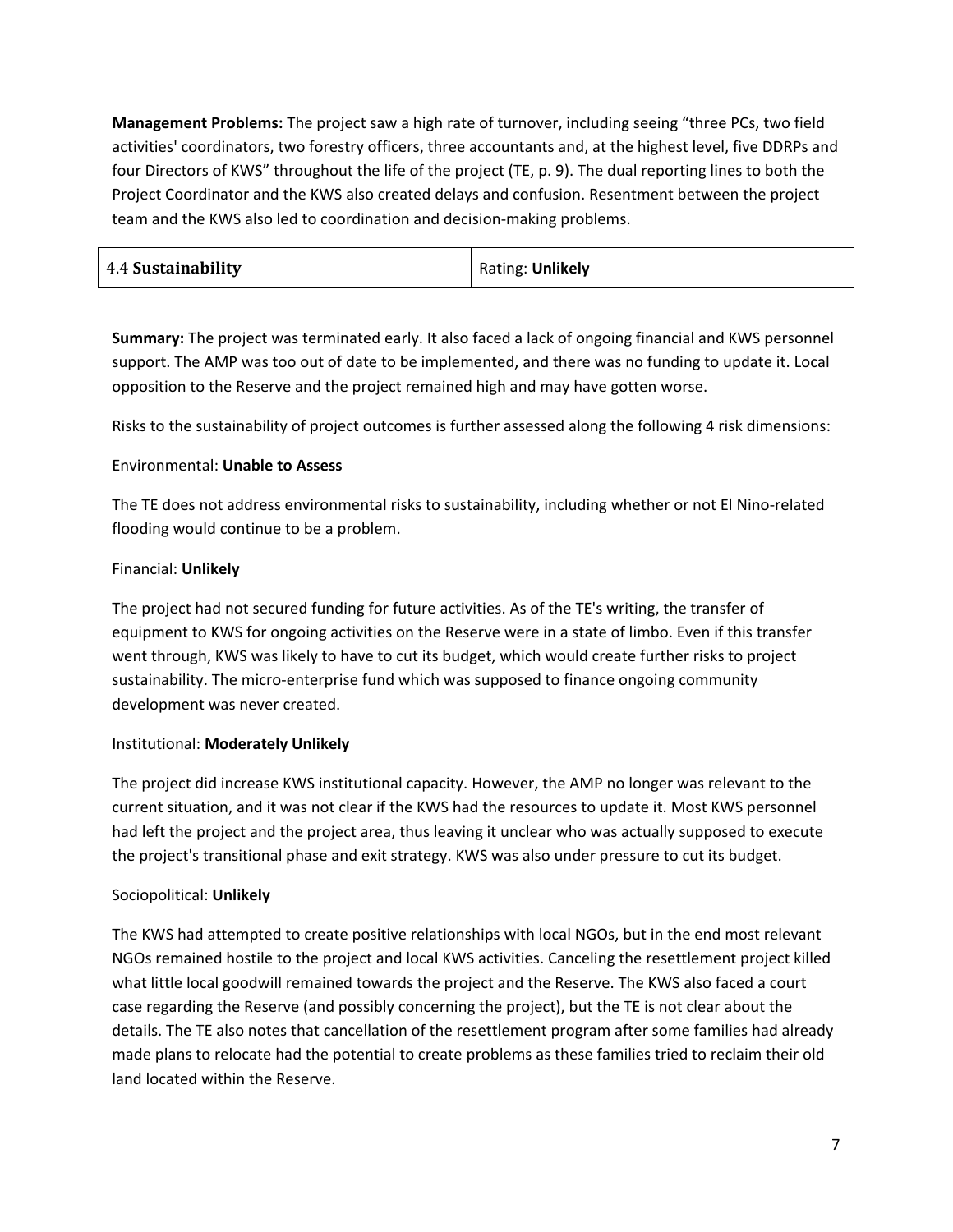## **5. Processes and factors affecting attainment of project outcomes**

5.1 Co-financing. To what extent was the reported co-financing essential to the achievement of GEF objectives? If there was a difference in the level of expected co-financing and actual co-financing, then what were the reasons for it? Did the extent of materialization of co-financing affect project's outcomes and/or sustainability? If so, in what ways and through what causal linkages?

The PD originally called for KWS to provide US\$850k and for local communities to provide US\$90k. The actual total amount the government provided was US\$190k. The total spent on the budget was US\$1.91 million, which is only 27 percent of the original US\$7.14 million budget. Most of the project components came in well under budget. This may be due to slow KWS financial accounting capacity and the fact several project components were started late or never implemented. While the TE does not directly address how low co-financing affected the project, it does blame KWS slow accounting procedures and an unrealistic original accounting disbursement timeline for the failure to achieve project goals due to multiple delays.

5.2 Project extensions and/or delays. If there were delays in project implementation and completion, then what were the reasons for it? Did the delay affect the project's outcomes and/or sustainability? If so, in what ways and through what causal linkages?

The Research and Monitoring component was delayed due to the extended amount of time it took to finalize an agreement with NMK, as well as a slow accounting process. In addition, KWS took longer than expected to purchase support equipment. Flooding in 1997-1998 also delayed progress.

The CCDC also experienced long delays before it was started. This was due to a number of factors: "the late recruitment of all key staff, inaccessibility of some areas, following the El Nino floods, and hostility among some communities" (TE, p. 7). The PRAs to support the CAPs were also delayed until late 1999. The voluntary relocation program fell behind schedule and was eventually canceled.

The project also experienced delays in hiring key staff. A senior warden was only hired in August 1998, which was roughly a year after the Project Coordinator and the Senior Research Scientist were hired. There were also delays in hiring key community outreach staff. The Agroforester was never hired.

The project team requested extensions, including a 6-month extension near the project's end to finish up project work and a 2-year extension that involved reallocating funding towards the resettlement program. The GEF did not approve either of these extensions. The project was only granted a 6-month extension to finish writing and distributing LOAs. The project was canceled early after 4-and-a-half years into the project..

## **6. Assessment of project's Monitoring and Evaluation system**

Ratings are assessed on a six point scale: Highly Satisfactory=no shortcomings in this M&E component; Satisfactory=minor shortcomings in this M&E component; Moderately Satisfactory=moderate shortcomings in this M&E component; Moderately Unsatisfactory=significant shortcomings in this M&E component; Unsatisfactory=major shortcomings in this M&E component; Highly Unsatisfactory=there were no project M&E systems.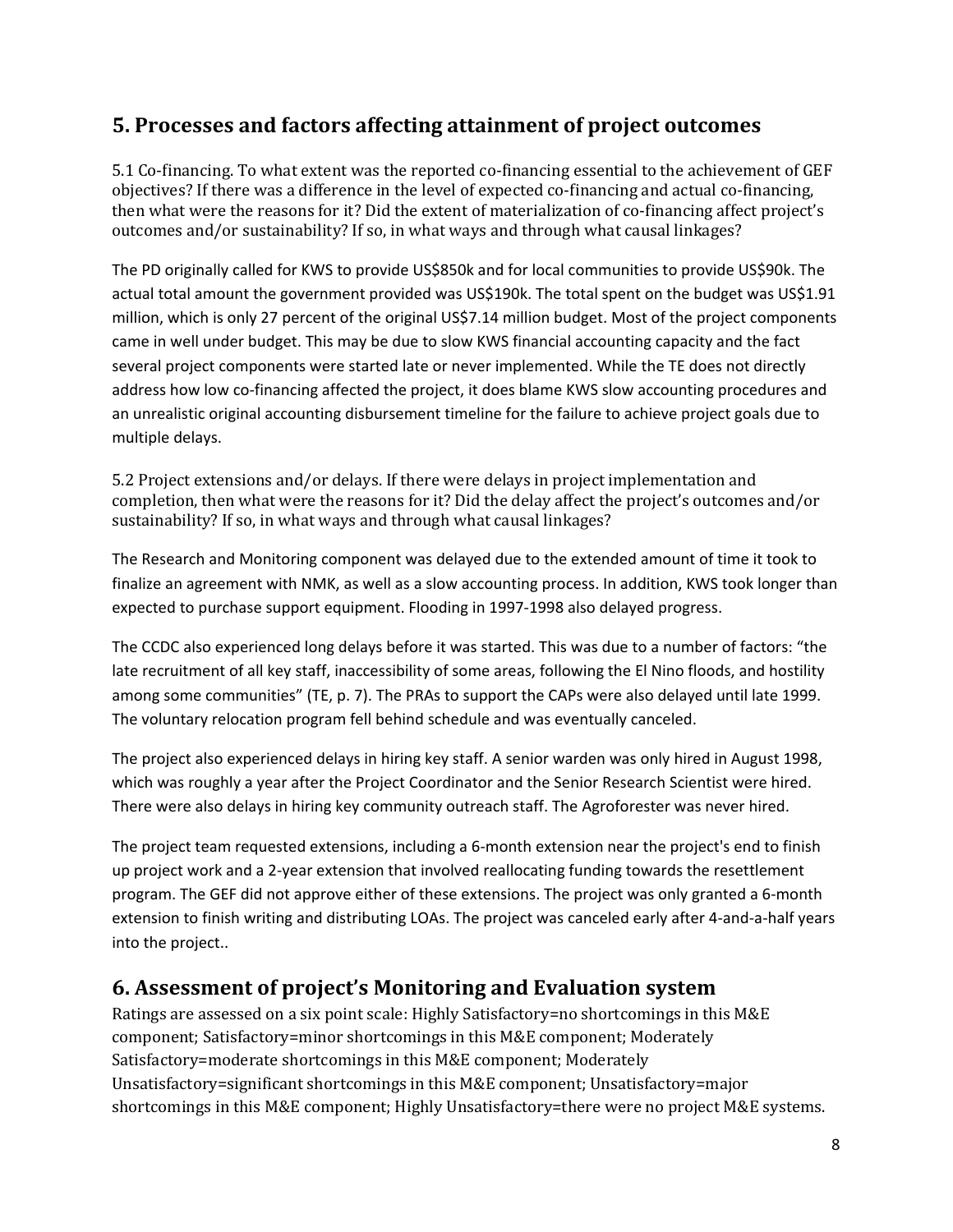Please justify ratings in the space below each box.

| 6.1 M&E Design at entry | Rating: Moderately Unsatisfactory |
|-------------------------|-----------------------------------|
|-------------------------|-----------------------------------|

The PD had a well-defined reporting schedule, but the details of the M&E design had not yet been finalized as of the TE's writing. According to the TE:

An overall project monitoring and evaluation (M&E) plan was not prepared until May 2001 and was never implemented. However, certain technical indicators, such as primate populations, were monitored throughout project implementation, and Terms of Reference for independent M&E of the planned resettlement activities were prepared (TE, p. 9).

It is not clear why the M&E plan was finished at such a late date. The PD allocated a total of US\$105,000 to M&E, which was equal to about 1.7 percent of the project's total US\$6.2 million initial budget. The PD provided SMART indicators and targets for the infrastructure component of the Reserve Management Component, but provided few indicators for any other parts of the project. While the PD states that Technical Annex 4 in the PD (which outlined the CCDC component) would have the CCDC's M&E design, this section was missing from the PD at the time of TE review.

| 6.2 M&E Implementation | Rating: Moderately Satisfactory |
|------------------------|---------------------------------|
|                        |                                 |

The TE states that the overall M&E plan was never implemented. The project still performed a MTR. The MTR identified several problems with the project, especially a lack of progress in the Research and Monitoring and the Reserve Management Component, which eventually led to project management canceling under-performing initiatives and focusing largely on the voluntary resettlement plan. The TE does note, however, that the MTR may have been carried out earlier than it should have (18 months into a 4-year project that had experienced delays) because the project started a year behind schedule. .

### **7. Assessment of project implementation and execution**

Quality of Implementation includes the quality of project design, as well as the quality of supervision and assistance provided by implementing agency(s) to execution agencies throughout project implementation. Quality of Execution covers the effectiveness of the executing agency(s) in performing its roles and responsibilities. In both instances, the focus is upon factors that are largely within the control of the respective implementing and executing agency(s). A six point rating scale is used (Highly Satisfactory to Highly Unsatisfactory), or Unable to Assess.

Please justify ratings in the space below each box.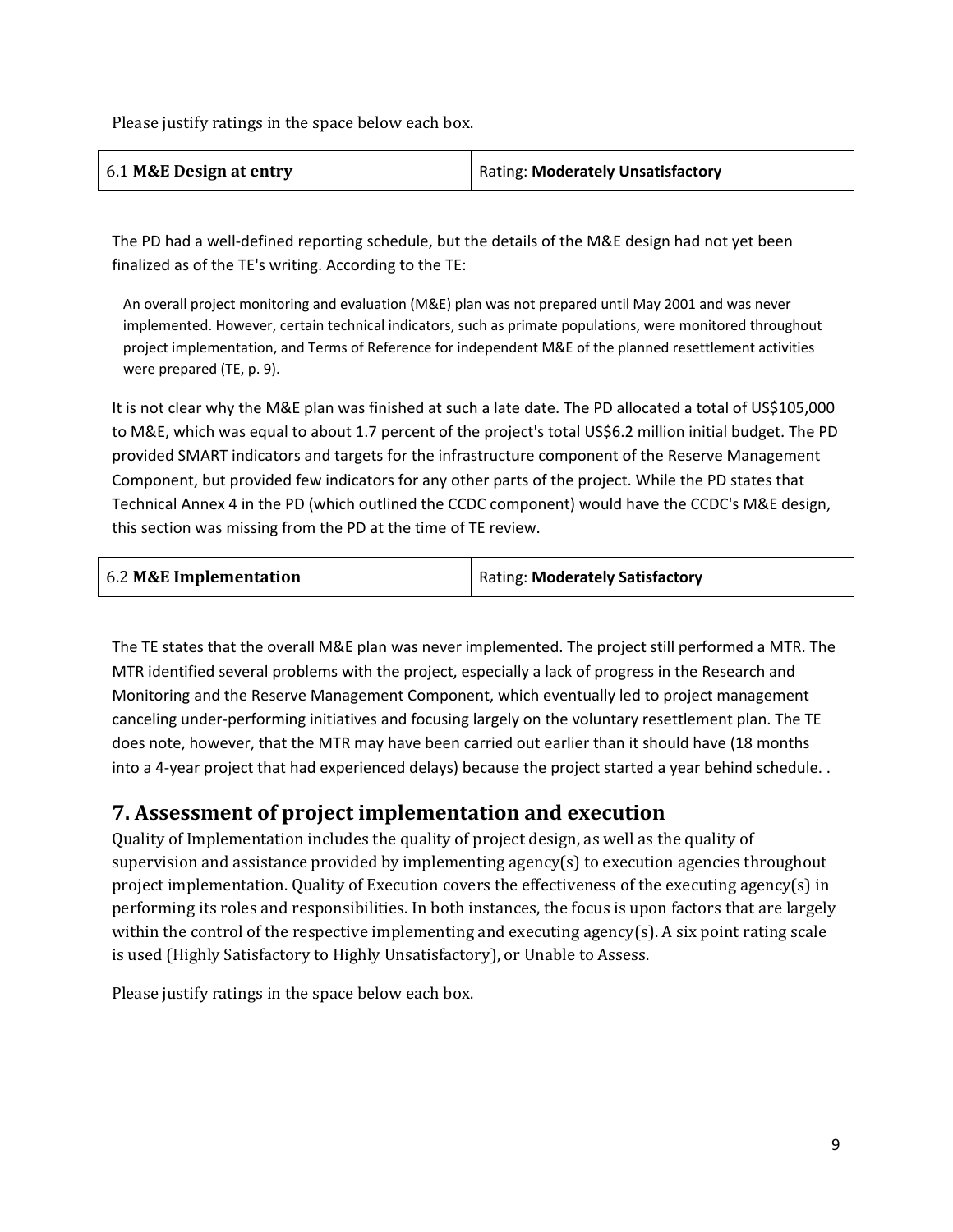The Terminal Evaluation and IEG review both rate the quality of Implementation as Unsatisfactory, and this TER concurs with that assessment. The KWS was undergoing several internal problems during the project's early stages (including a high rate of turnover, even at the top levels) that slowed down project execution. In addition, there were institutional conflicts between the KWS and the project team (at least until the KWS took over project management late into the project's life), which were due to a lack of coordination and processes between the two groups, as well as institutional resentment. This suggests that choosing another executing agency during the planning stage may have been a better idea. The decision to locate much of the project staff in Nairobi instead of in the field may have also delayed project execution. The project called for a phased approach, and required that the executing agency undertake actions (such as resettlement) with which it lacked experience.,. The TE states that the project's 4-year time horizon was likely unrealistic.

The PD's goals written in a way that ensured socioeconomic development would be secondary to the environmental goals. Preserving Reserve land was the main priority. Socioeconomic development was part of the project to serve this overall goal, as opposed to being there for the direct benefit of local communities. In addition, the project's focus on finding ways to stop local communities from using Reserve land at a time when resentment against the Reserve was high ensured that the project and the local community would come into conflict. In practice, the resettlement plan had to be written according to the World Bank's involuntary resettlement guidelines since "the resettlement could be regarded as having an element of coercion" (TE, p. 8).

The project assumed that the KWS accounting department capacity was higher than it actually was. There were also problems with the project personnel salary design. The project called for high salaries (higher than KWS salaries) to attract high-quality staff, as the Reserve was seen as an unattractive station. A payment schedule between the original salary designs and the KWS own salary schedule ended up being implemented. This appears to have caused personnel problems that affected project outcomes (though the TE does not elaborate on this point). In addition, the M&E design process took too long to actually be implemented.

Both the Project Steering Committee (PSC) and the Community Advisory Committee (CAC) were not set up prior to commencement of project activities, as called for in the PD. The CAC only met once late in the project life. This meeting ended up involving only KWS staff, even though a NGO representative had been invited. The PSC had only one recorded meeting in 1998. It did not operate during most of the project's life. With this said, World Bank pressure did help to induce the KWS to make decisions faster following delays during the project's early years.

| 7.2 Quality of Project Execution | Rating: Unsatisfactory |
|----------------------------------|------------------------|
|----------------------------------|------------------------|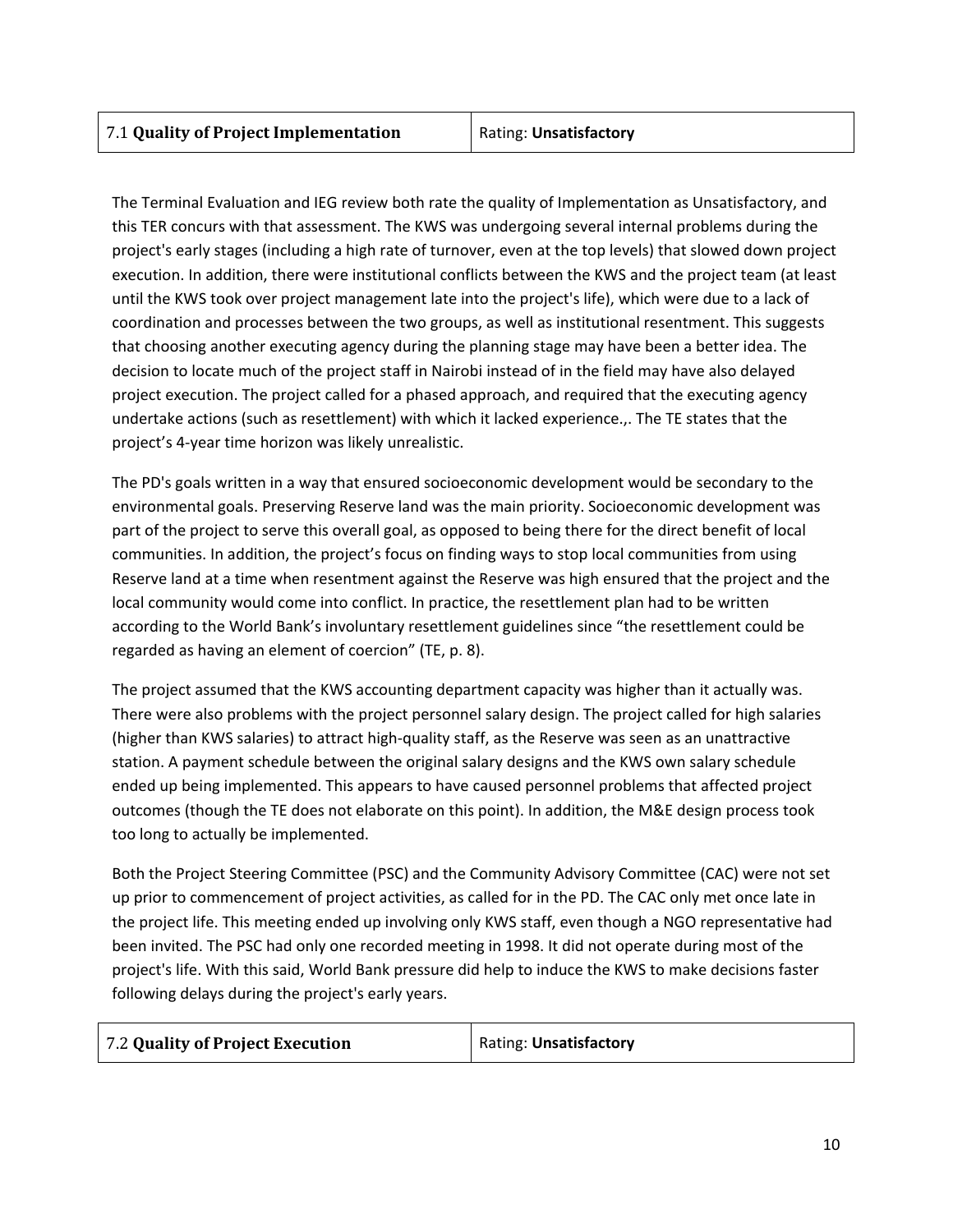During project execution, a dual track management system between the Project Coordinator and the KWS was introduced that in practice became unwieldy and difficult for project personnel to navigate. This caused multiple delays. The project was subject to major swings in management style and priorities because KWS went through 4 different Directors and 5 different Deputy Directors of Research and Planning. KWS could have called for additional PSC meetings to help overcome internal divides, but chose not to do so.

In addition, several of the required studies, including the hydrological systems study, were never completed. A number of CCDC initiatives, including one of the goodwill projects and the CAPs, were never carried out. Initiatives were canceled to focus on the voluntary resettlement program, but this was canceled as well. An early project termination meant that much project work was left incomplete.

### **8. Assessment of Project Impacts**

*Note - In instances where information on any impact related topic is not provided in the terminal evaluations, the reviewer should indicate below that this is indeed the case. When providing information on topics related to impact, please cite the page number of the terminal evaluation from where the information is sourced.*

8.1 Environmental Change. Describe the changes in environmental stress and environmental status that occurred by the end of the project. Include both quantitative and qualitative changes documented, sources of information for these changes, and how project activities contributed to or hindered these changes. Also include how contextual factors have contributed to or hindered these changes.

The 2 target primate species have stable population levels, though it is unclear if this is due to the project. Their habitat's continue to shrink, but the rate of degradation (especially within the Reserve) may have decreased due to the project, but the actual numbers are uncertain. The red colobus's vulnerability level has actually increased since the project's start (TE, p. 4).

8.2 Socioeconomic change. Describe any changes in human well-being (income, education, health, community relationships, etc.) that occurred by the end of the project. Include both quantitative and qualitative changes documented, sources of information for these changes, and how project activities contributed to or hindered these changes. Also include how contextual factors have contributed to or hindered these changes.

Increased security at the reserve allowed for greater local economic activity, as residents had less reason to fear kidnapping and robbery (TE, p. 4). The voluntary resettlement plan was started and then canceled, which appears to have caused some local economic actors (especially farmers) to be in a state of limbo (TE, p. 8). This also meant these farmers underwent a reduction in their food security, which forced them to turn to public assistance (TE, p. 49).

8.3 Capacity and governance changes. Describe notable changes in capacities and governance that can lead to large-scale action (both mass and legislative) bringing about positive environmental change. "Capacities" include awareness, knowledge, skills, infrastructure, and environmental monitoring systems, among others. "Governance" refers to decision-making processes, structures and systems,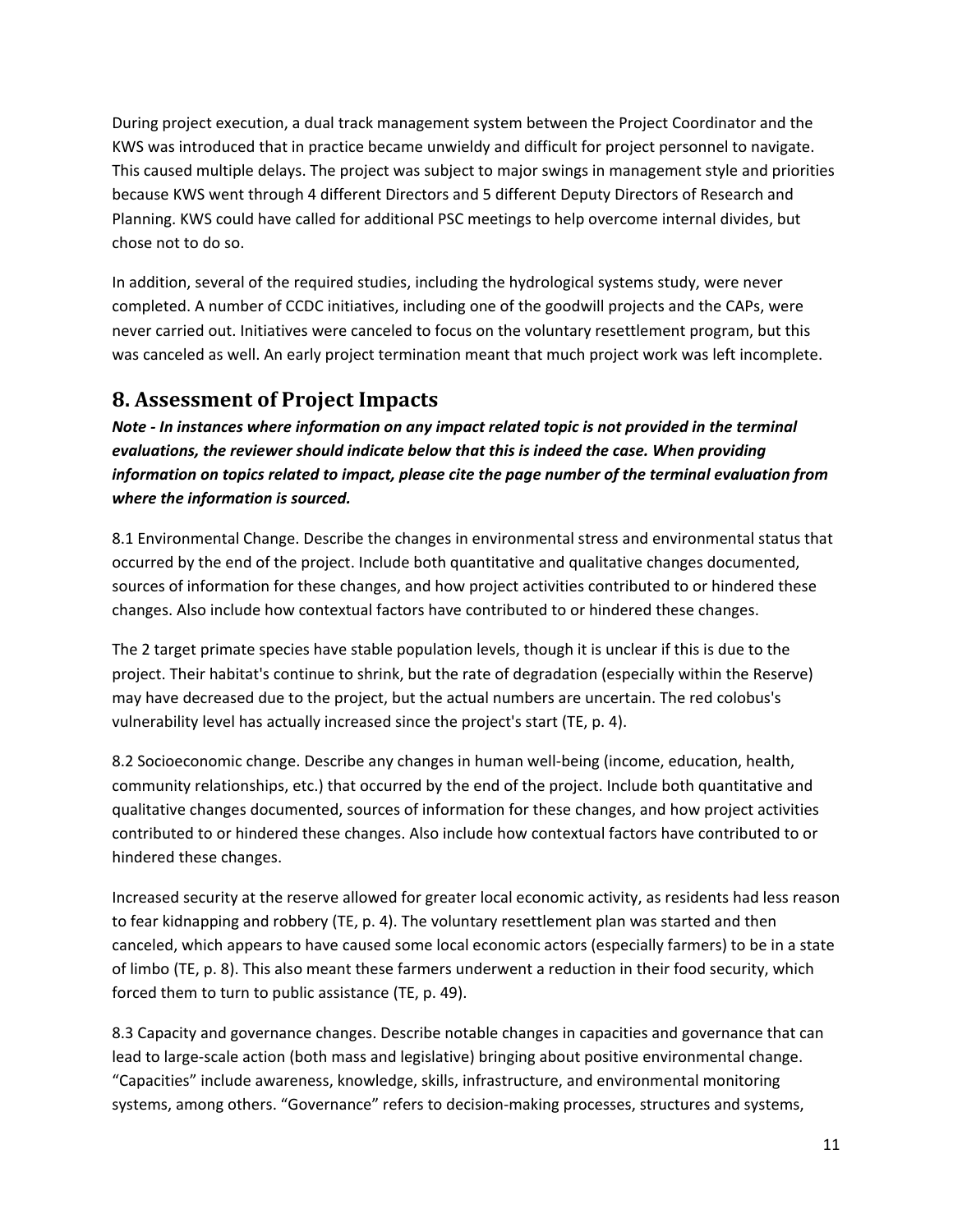including access to and use of information, and thus would include laws, administrative bodies, trustbuilding and conflict resolution processes, information-sharing systems, etc. Indicate how project activities contributed to/ hindered these changes, as well as how contextual factors have influenced these changes.

### a) Capacities:

The project helped to increase KWS's experience engaging the local community. The project also hired some quality people who are now KWS employees (TE, p. 9). The project also built up some infrastructure on the reserve that will help increase local KWS capacity, including building a new administrative headquarters for the Reserve (TE, p. 6, 10).

### b) Governance:

The project allowed KWS to create links with local authorities (TE, p. 9). The project also led to AMP's creation, but this document is now out of date (TE, p. 10). The project also produced several studies that can built on for future actions, such as establishing baselines for monitoring local primate populations, biological systems and forest resource use by local economic actors (TE, p. 5).

8.4 Unintended impacts. Describe any impacts not targeted by the project, whether positive or negative, affecting either ecological or social aspects. Indicate the factors that contributed to these unintended impacts occurring.

The poor performance of the CCDC component seems to have increased resentment against the Reserve among the local communities. Promised local projects to promote socioeconomic development were never adopted or were canceled before completion, which served to increase local resentment. Canceling the voluntary resettlement program after families had already made plans to move also further increased local resentment. There is currently a court case challenging the Reserve's right to exist was pending as of the TE's writing, though it is unclear if this project was a catalyst for the case (TE, pp. 7-9, 46).

Increased Reserve security may have actually increased the rate of environmental degradation since local economic actors were now free to harvest resources from areas where they were previously too scared to venture (TE, p. 6).

8.5 Adoption of GEF initiatives at scale. Identify any initiatives (e.g. technologies, approaches, financing instruments, implementing bodies, legal frameworks, information systems) that have been mainstreamed, replicated and/or scaled up by government and other stakeholders by project end. Include the extent to which this broader adoption has taken place, e.g. if plans and resources have been established but no actual adoption has taken place, or if market change and large-scale environmental benefits have begun to occur. Indicate how project activities and other contextual factors contributed to these taking place. If broader adoption has not taken place as expected, indicate which factors (both project-related and contextual) have hindered this from happening.

There have been no GEF initiatives taken to scale due to this project.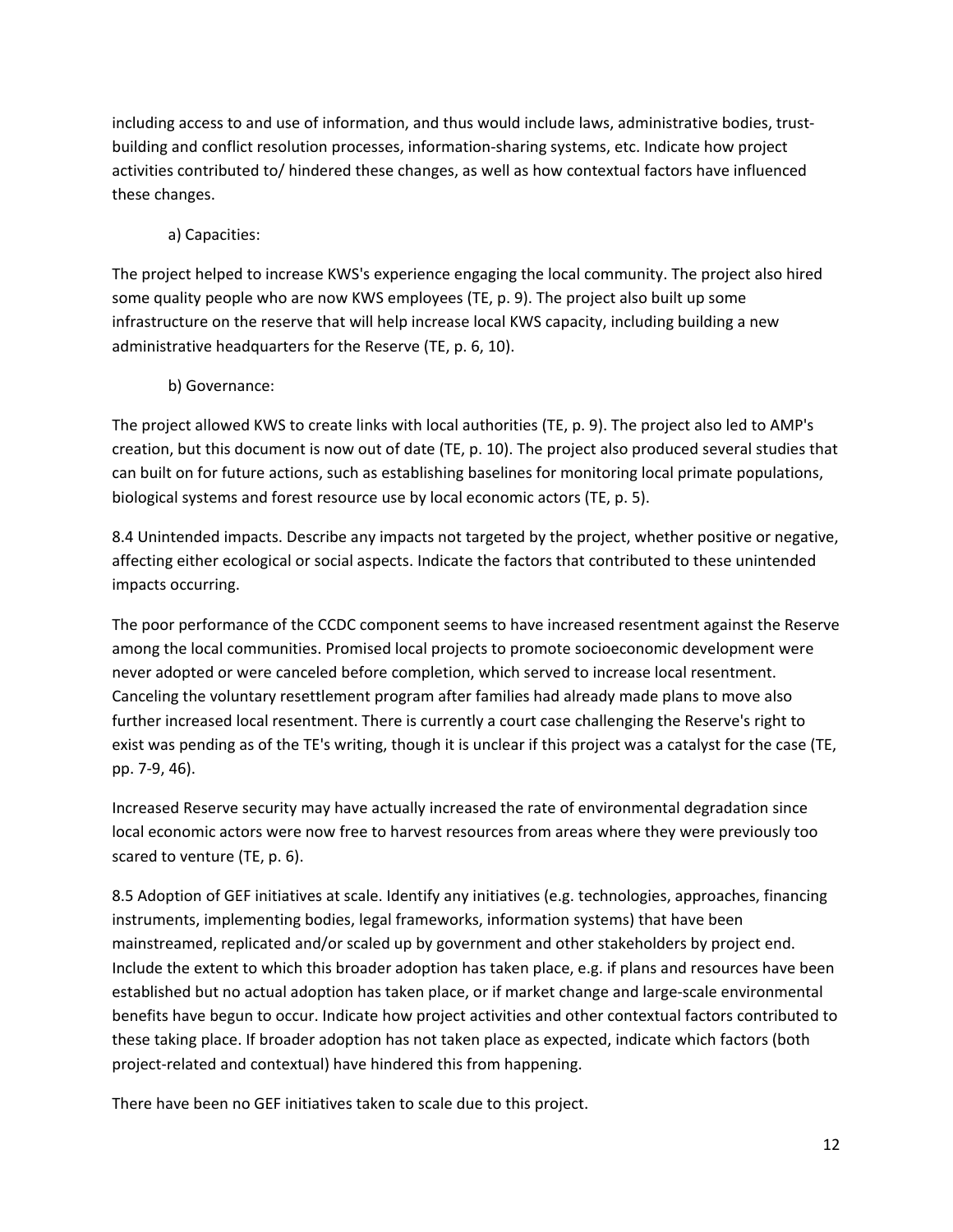### **9. Lessons and recommendations**

9.1 Briefly describe the key lessons, good practices, or approaches mentioned in the terminal evaluation report that could have application for other GEF projects.

### **Project Design**:

- Local communities will not support projects that do not take their interests to heart, especially when their socioeconomic development concerns are secondary to the environmental concerns. To put it bluntly, treating people like they are the impediment to achieving environmental goals will make them into adversaries.
- 4 years is insufficient time for a project based on a phased approach, especially when that phased approach requires a high degree of community consultation and consent. In addition, 4 years is an insufficient amount of time to carry out a project where the executing agency has no experience with some of its more complicated aspects, such as resettlement.
- Realistic socioeconomic development initiatives need to be agreed upon before the project's approval. Cost estimates must be realistic and included in the PD.

### **Institutional Experience and Capacity:**

- Institutions can still create and maintain lines of dialogue with local communities even when trust is low.
- Reporting lines must be clear and complementary. When reporting structures are conflicting and confusing, project personnel are unable to make decisions or take action, which delays project execution and hurts project outcomes.
- Project disbursement schedules need to account for executing agencies' actual institutional capacities, including the strength of their accounting departments.
- Shifting the project's focus almost entirely onto an expensive resettlement plan may have set a bad precedent, especially given the amount of compensation initially offered. The amount of compensation would offered would likely be too much for local government agencies to pay. However, once the precedent had been established, local residents who had been asked to be resettled would likely expect that same amount of compensation.

#### **Inter-Institutional Coordination**:

• If the World Bank or the executing agency contracts out critical project tasks to a third party (such as Research and Monitoring being contracted out to the NMK), then the lines of communication and collaboration need to be clear and realistic ahead of time. The Project Steering Committee needs to be functional throughout the project's life to overcome any related bottlenecks.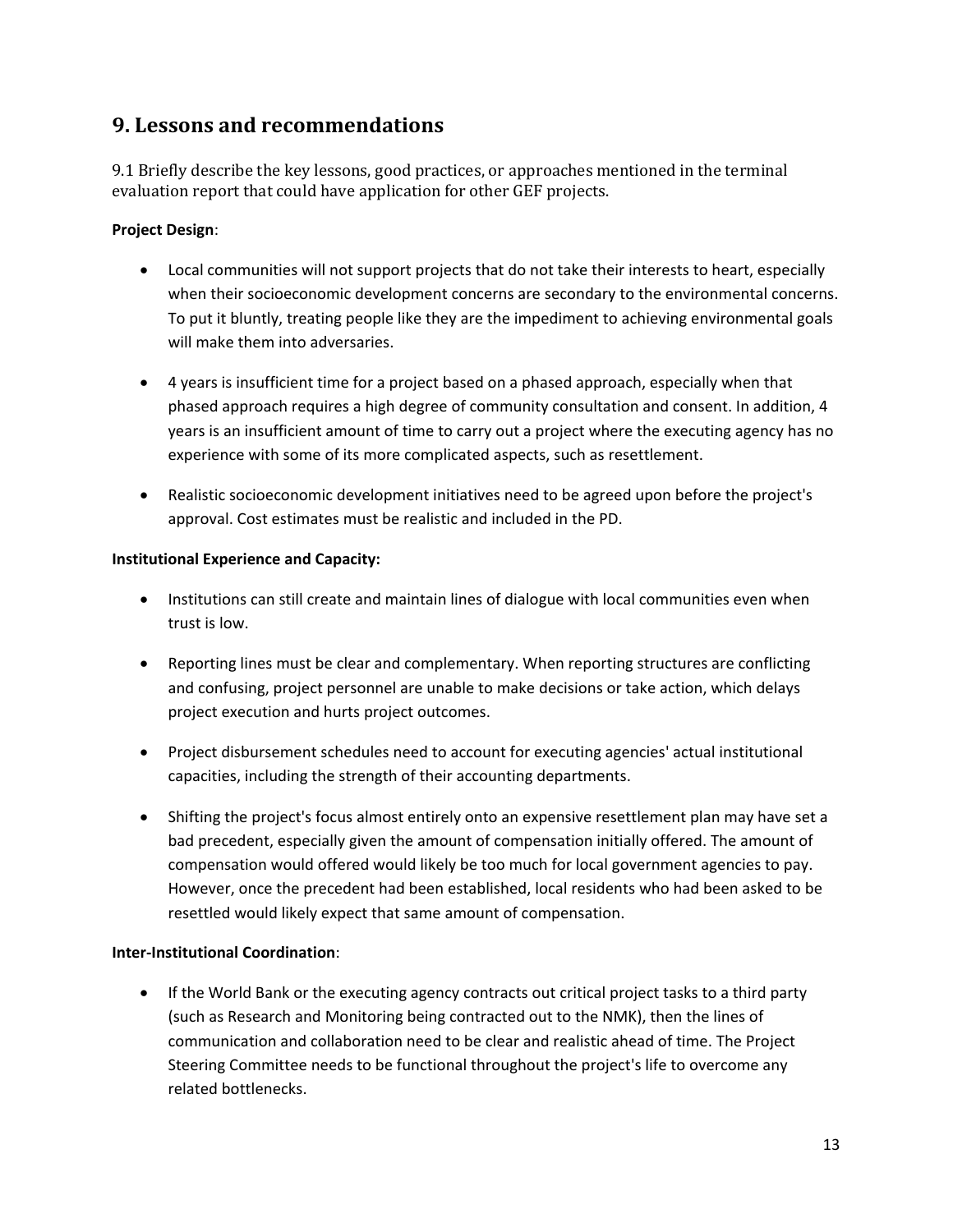### **Bank-GEF Coordination:**

• According to the TE, "Conflict can arise when the Bank (as implementing agency) must follow its internal operational policies and procedures when it comes to issues like resettlement, and GEF (as the source of funding) chooses to not finance the implementation activities necessary for compliance with Bank policies" (TE, p. 15).

9.2 Briefly describe the recommendations given in the terminal evaluation.

The TE does not include a separate "Recommendations" section, perhaps due to the fact the project was terminated before completion, so little to no work would be carried out relevant to this project. The TE was pessimistic over KWS's ability to carry out even its modest transitional activities. However, the following recommendations can be inferred from the "Lessons Learned" section and the TE's body:

- The AMP must be updated to deal with the current reality on the ground, including accounting for the fact that the resettlement program had been canceled.
- KWS will need additional financing to make sure that they can support those families who receive a LOA and still want to relocate are able to do so.
- KWS will need to develop an effective communications strategy to explain the steps and implications of the project's end to relevant stakeholders. This was supposed to be part of the project's exit strategy, but this was not accomplished.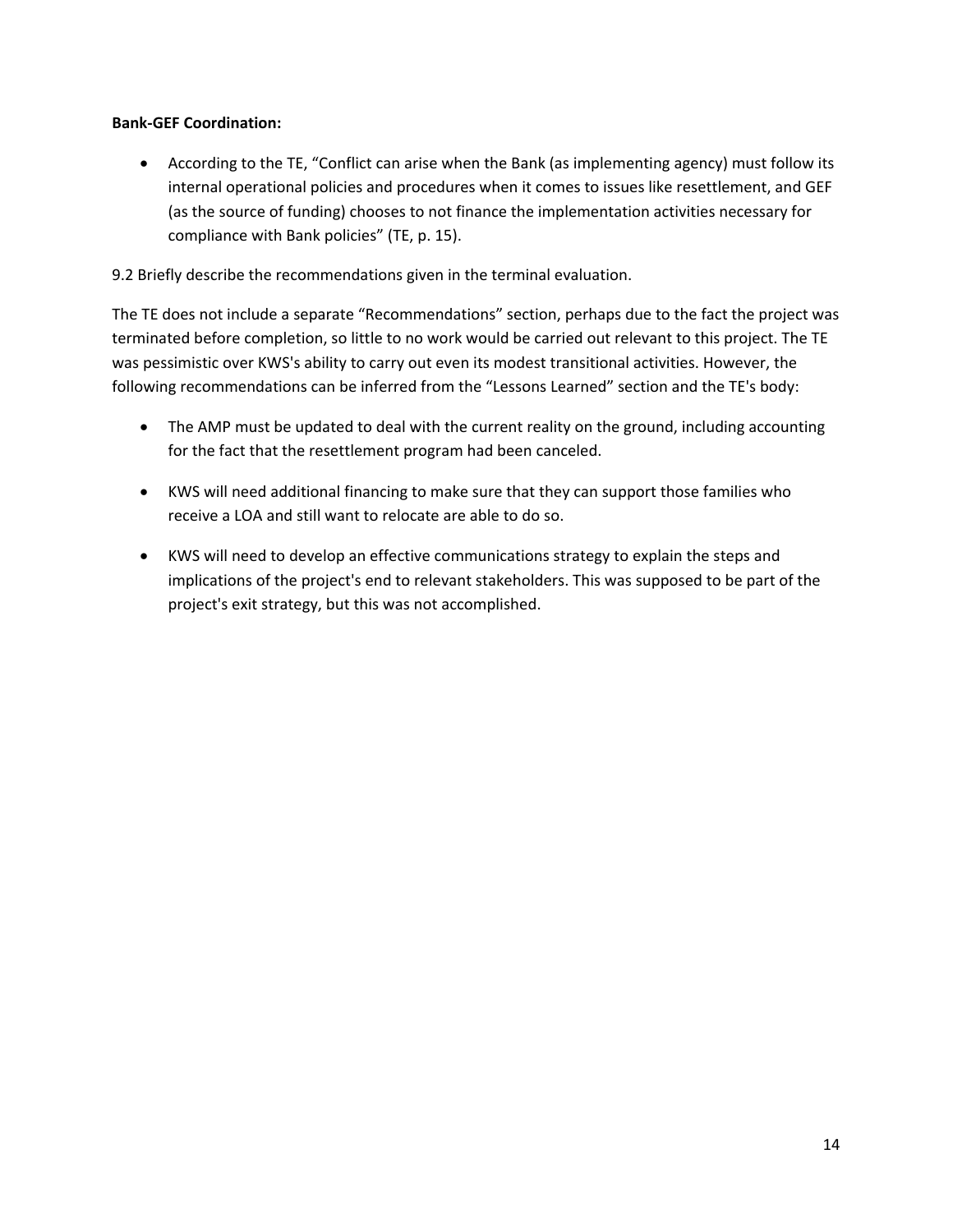## **10. Quality of the Terminal Evaluation Report**

A six point rating scale is used for each sub-criteria and overall rating of the terminal evaluation report (Highly Satisfactory to Highly Unsatisfactory)

| Criteria                                                                                                                                                | <b>GEF EO comments</b>                                                                                                                                                                                                                                                                                                                                                                                                                                          | Rating    |
|---------------------------------------------------------------------------------------------------------------------------------------------------------|-----------------------------------------------------------------------------------------------------------------------------------------------------------------------------------------------------------------------------------------------------------------------------------------------------------------------------------------------------------------------------------------------------------------------------------------------------------------|-----------|
| To what extent does the report<br>contain an assessment of relevant<br>outcomes and impacts of the<br>project and the achievement of the<br>objectives? | The TE is thorough in its assessment of the project's<br>components' outcomes and impacts. In particular, the TE<br>does a good job of showing how shortcomings in one<br>component caused problems in the other components.                                                                                                                                                                                                                                    | S         |
| To what extent is the report<br>internally consistent, the evidence<br>presented complete and convincing,<br>and ratings well substantiated?            | The TE is largely consistent. The only slight drawbacks are<br>that the TE could have been clearer on 1) what parts of the<br>M&E design process were inadequate and which parts<br>were completed (considering that the MTR was carried<br>out) and 2) the explicit differences between the original<br>timeline, the proposed timeline with all of the proposed<br>extensions included and the actual timeline, including the<br>project's early termination. | <b>MS</b> |
| To what extent does the report<br>properly assess project<br>sustainability and/or project exit<br>strategy?                                            | The TE thoroughly shows that the project sustainability was<br>low across several dimensions and that required exit<br>strategy tasks had been left incomplete.                                                                                                                                                                                                                                                                                                 | S         |
| To what extent are the lessons<br>learned supported by the evidence<br>presented and are they<br>comprehensive?                                         | The lessons learned are consistent with the body of the TE.<br>This section could have included an analysis of how to<br>overcome the problem of attracting high-quality personnel<br>to a low-prestige post without undermining the executing<br>agency's salary schedule, but the TE states earlier that this<br>contradiction may not be able to be fixed satisfactorily.                                                                                    | S         |
| Does the report include the actual<br>project costs (total and per activity)<br>and actual co-financing used?                                           | Annex 2 is "Project Costs and Financing." It shows the<br>difference between expected and actual expenditures on<br>different project components, as well as spending on<br>different parts of the project (such as equipment,<br>relocation, etc.). This second part could have gone into<br>more detail since a number of categories have vague titles<br>like "Civil Works" and "Operating Costs."                                                           | <b>MS</b> |
| Assess the quality of the report's<br>evaluation of project M&E systems:                                                                                | The TE shows that the M&E design was inadequate.<br>However, this section is still somewhat confusing as it is<br>not clear which particular parts of the M&E process had<br>been designed and approved on time (possibly the MTR<br>design) and which had not.                                                                                                                                                                                                 | <b>MS</b> |
| <b>Overall TE Rating</b>                                                                                                                                |                                                                                                                                                                                                                                                                                                                                                                                                                                                                 | S         |

**Overall TE rating: (0.3 \* (5+4)) + (0.1 \* (5+5+4+4)) = 2.7 + 1.8 = 4.5 = Satisfactory**